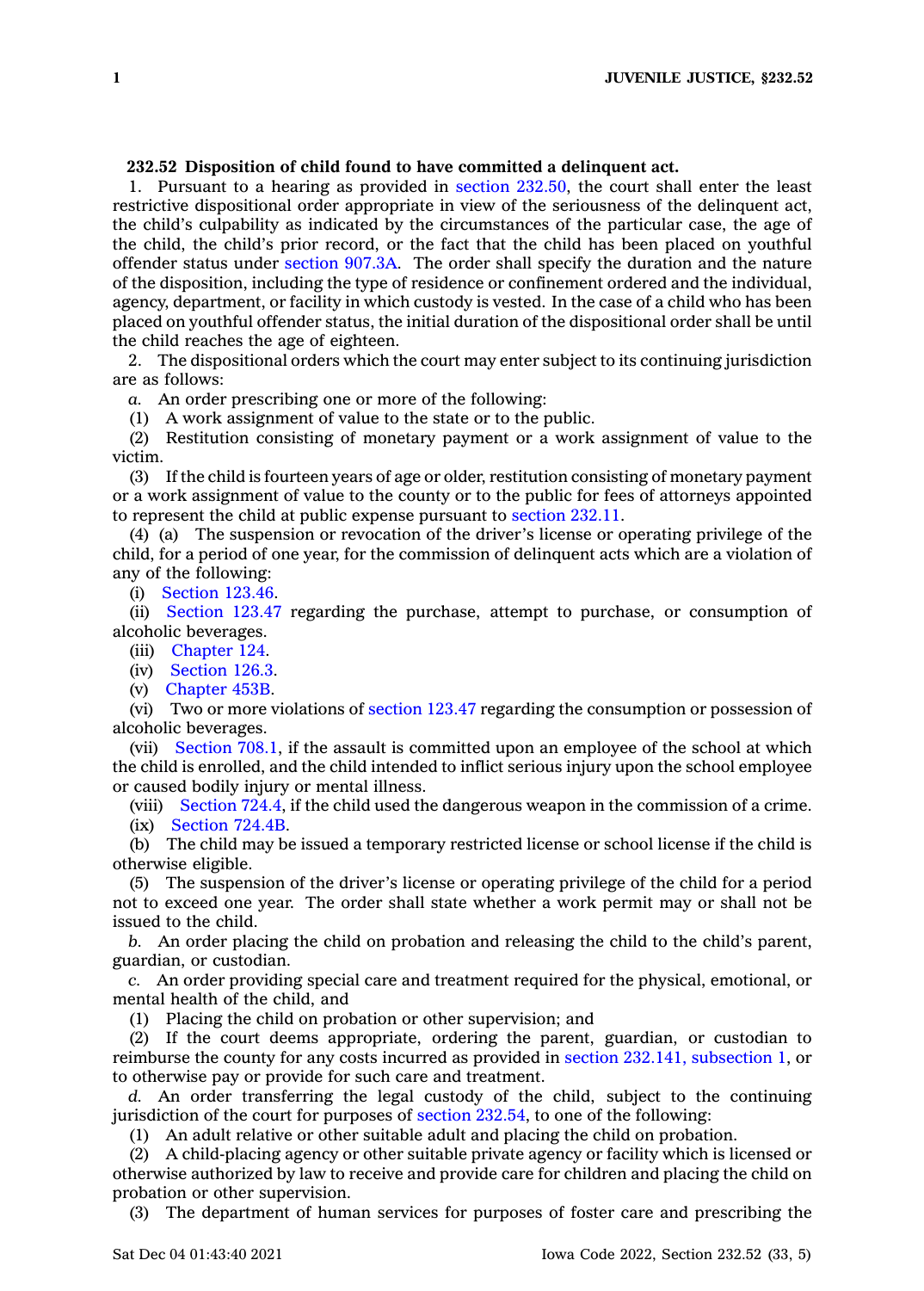type of placement which will serve the best interests of the child and the means by which the placement shall be monitored by the court. The court shall consider ordering placement in family foster care as an alternative to group foster care.

(4) The chief juvenile court officer or the officer's designee for placement in <sup>a</sup> program under section 232.191, [subsection](https://www.legis.iowa.gov/docs/code/232.191.pdf) 4. The chief juvenile court officer or the officer's designee may place <sup>a</sup> child in group foster care for failure to comply with the terms and conditions of the supervised community treatment program for up to seventy-two hours without notice to the court or for more than seventy-two hours if the court is notified of the placement within seventy-two hours of placement, subject to <sup>a</sup> hearing before the court on the placement within ten days.

*e.* An order transferring the custody of the child, subject to the continuing jurisdiction and custody of the court for the purposes of section [232.54](https://www.legis.iowa.gov/docs/code/232.54.pdf), to the director of the department of human services for purposes of placement in the state training school or other facility, provided that the child is at least twelve years of age and the court finds the placement to be in the best interests of the child or necessary for the protection of the public, and that the child has been found to have committed an act which is <sup>a</sup> forcible felony, as defined in [section](https://www.legis.iowa.gov/docs/code/702.11.pdf) [702.11](https://www.legis.iowa.gov/docs/code/702.11.pdf), or <sup>a</sup> felony violation of section [124.401](https://www.legis.iowa.gov/docs/code/124.401.pdf) or [chapter](https://www.legis.iowa.gov/docs/code//707.pdf) 707, or the court finds any three of the following conditions exist:

(1) The child is at least fifteen years of age and the court finds the placement to be in the best interests of the child or necessary to the protection of the public.

(2) The child has committed an act which is <sup>a</sup> crime against <sup>a</sup> person and which would be an aggravated misdemeanor or <sup>a</sup> felony if the act were committed by an adult.

(3) The child has previously been found to have committed <sup>a</sup> delinquent act.

(4) The child has previously been placed in <sup>a</sup> treatment facility outside the child's home or in <sup>a</sup> supervised community treatment program established pursuant to section [232.191,](https://www.legis.iowa.gov/docs/code/232.191.pdf) [subsection](https://www.legis.iowa.gov/docs/code/232.191.pdf) 4, as <sup>a</sup> result of <sup>a</sup> prior delinquency adjudication.

*f.* An order committing the child to <sup>a</sup> mental health institute or other appropriate facility for the purpose of treatment of <sup>a</sup> mental or emotional condition after making findings pursuant to the standards set out for involuntary commitment in [chapter](https://www.legis.iowa.gov/docs/code//229.pdf) 229.

*g.* An order placing <sup>a</sup> child, other than <sup>a</sup> child who has committed <sup>a</sup> violation of [section](https://www.legis.iowa.gov/docs/code/123.47.pdf) [123.47](https://www.legis.iowa.gov/docs/code/123.47.pdf), in secure custody for not more than two days in <sup>a</sup> facility under section [232.22,](https://www.legis.iowa.gov/docs/code/232.22.pdf) [subsection](https://www.legis.iowa.gov/docs/code/232.22.pdf) 3, paragraph *"a"* or *"b"*.

*h.* In the case of <sup>a</sup> child adjudicated delinquent for an act which would be <sup>a</sup> violation of [chapter](https://www.legis.iowa.gov/docs/code//236.pdf) 236 or [section](https://www.legis.iowa.gov/docs/code/708.2A.pdf) 708.2A if committed by an adult, an order requiring the child to attend <sup>a</sup> batterers' treatment program under [section](https://www.legis.iowa.gov/docs/code/708.2B.pdf) 708.2B.

3. *a.* An order under [subsection](https://www.legis.iowa.gov/docs/code/232.52.pdf) 2, paragraph *"a"*, may be the sole disposition or may be included as an element in other dispositional orders.

*b.* A parent or guardian may be required by the juvenile court to participate in educational or treatment programs as part of <sup>a</sup> probation plan. A parent or guardian who does not participate in the probation plan when required to do so by the court may be held in contempt.

*c.* Notwithstanding [subsection](https://www.legis.iowa.gov/docs/code/232.52.pdf) 2, the court shall not order group foster care placement of the child which is <sup>a</sup> charge upon the state if that placement is not in accordance with the service area plan for group foster care established pursuant to section [232.143](https://www.legis.iowa.gov/docs/code/232.143.pdf) for the departmental service area in which the court is located.

4. When the court enters an order placing <sup>a</sup> child on probation pursuant to this [section](https://www.legis.iowa.gov/docs/code/232.52.pdf), the court may in cases of change of residency transfer jurisdiction of the child to the juvenile court of the county where the child's residence is established. The court to which the jurisdiction of the child is transferred shall have the same powers with respect to the child as if the petition had originally been filed in that court.

5. When the court enters an order transferring the legal and physical custody of <sup>a</sup> child to an agency, facility, department, or institution, the court shall transmit its order, its finding, and <sup>a</sup> summary of its information concerning the child to such agency, facility, department, or institution.

6. If the court orders the transfer of custody of the child to the department of human services or other agency for placement, the department or agency responsible for the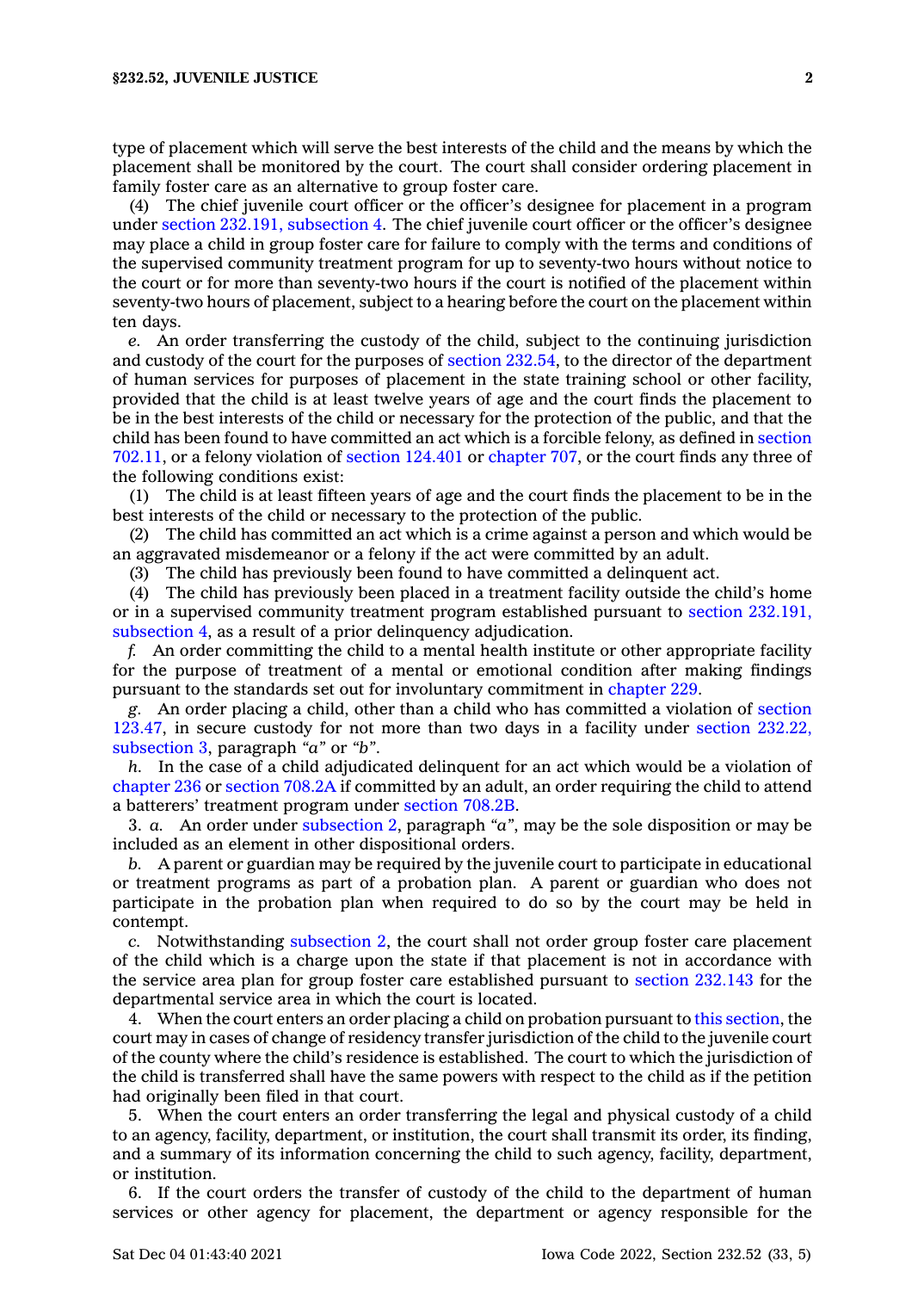placement of the child shall submit <sup>a</sup> case permanency plan to the court and shall make every effort to return the child to the child's home as quickly as possible.

7. *a.* When the court orders the transfer of legal custody of <sup>a</sup> child pursuant to [subsection](https://www.legis.iowa.gov/docs/code/232.52.pdf) [2](https://www.legis.iowa.gov/docs/code/232.52.pdf), paragraph *"d"*, *"e"*, or *"f"*, the order shall state that reasonable efforts as defined in [section](https://www.legis.iowa.gov/docs/code/232.57.pdf) 232.57 have been made. If deemed appropriate by the court, the order may include <sup>a</sup> determination that continuation of the child in the child's home is contrary to the child's welfare. The inclusion of such <sup>a</sup> determination shall not under any circumstances be deemed <sup>a</sup> prerequisite for entering an order pursuant to this [section](https://www.legis.iowa.gov/docs/code/232.52.pdf). However, the inclusion of such <sup>a</sup> determination, supported by the record, may be used to assist the department in obtaining federal funding for the child's placement. If such <sup>a</sup> determination is included in the order, unless the court makes <sup>a</sup> determination that further reasonable efforts are not required, reasonable efforts shall be made to prevent permanent removal of <sup>a</sup> child from the child's home and to encourage reunification of the child with the child's parents and family. The reasonable efforts may include but are not limited to early intervention and follow-up programs implemented pursuant to section [232.191](https://www.legis.iowa.gov/docs/code/232.191.pdf).

*b.* When the court orders the transfer of legal custody of <sup>a</sup> child pursuant to [subsection](https://www.legis.iowa.gov/docs/code/232.52.pdf) 2, paragraph *"d"*, and the child is sixteen years of age or older, the order shall specify the services needed to assist the child in preparing for the transition from foster care to adulthood. If the child has <sup>a</sup> case permanency plan, the court shall consider the written transition plan of services and needs assessment developed for the child's case permanency plan. If the child does not have <sup>a</sup> case permanency plan containing the transition plan and needs assessment at the time the transfer order is entered, the written transition plan and needs assessment shall be developed and submitted for the court's consideration no later than six months from the date of the transfer order. The court shall modify the initial transfer order as necessary to specify the services needed to assist the child in preparing for the transition from foster care to adulthood. If the transition plan identifies services or other support needed to assist the child when the child becomes an adult and the court deems it to be beneficial to the child, the court may authorize the individual who is the child's guardian ad litem or court appointed special advocate to continue <sup>a</sup> relationship with and provide advice to the child for <sup>a</sup> period of time beyond the child's eighteenth birthday.

8. If the court orders the transfer of the custody of the child to the department of human services or to another agency for placement in group foster care, the department or agency shall make every reasonable effort to place the child in the least restrictive, most family-like, and most appropriate setting available and in close proximity to the parents' home, consistent with the child's best interests and special needs, and shall consider the placement's proximity to the school in which the child is enrolled at the time of placement.

9. If <sup>a</sup> child has previously been adjudicated as <sup>a</sup> child in need of assistance, and <sup>a</sup> social worker or other caseworker from the department of human services has been assigned to work on the child's case, the court may order the department of human services to assign the same social worker or caseworker to work on any matters related to the child arising under this [subchapter](https://www.legis.iowa.gov/docs/code//232.pdf).

10. *a.* Upon receipt of an application from the director of the department of human services, the court shall enter an order to temporarily transfer <sup>a</sup> child who has been placed in the state training school pursuant to [subsection](https://www.legis.iowa.gov/docs/code/232.52.pdf) 2, paragraph *"e"*, to <sup>a</sup> facility which has been designated to be an alternative placement site for the state training school, provided the court finds that all of the following conditions exist:

(1) There is insufficient time to file <sup>a</sup> motion and hold <sup>a</sup> hearing for <sup>a</sup> substitute dispositional order under [section](https://www.legis.iowa.gov/docs/code/232.54.pdf) 232.54.

(2) Immediate removal of the child from the state training school is necessary to safeguard the child's physical or emotional health.

(3) That reasonable attempts to notify the parents, guardian ad litem, and attorney for the child have been made.

*b.* If the court finds the conditions in paragraph *"a"* exist and there is insufficient time to provide notice as required under **rule of juvenile [procedure](https://www.legis.iowa.gov/docs/ACO/CourtRulesChapter/8.pdf) 8.12**, the court may enter an ex parte order temporarily transferring the child to the alternative placement site.

*c.* Within three days of the child's transfer, the director shall file <sup>a</sup> motion for <sup>a</sup> substitute